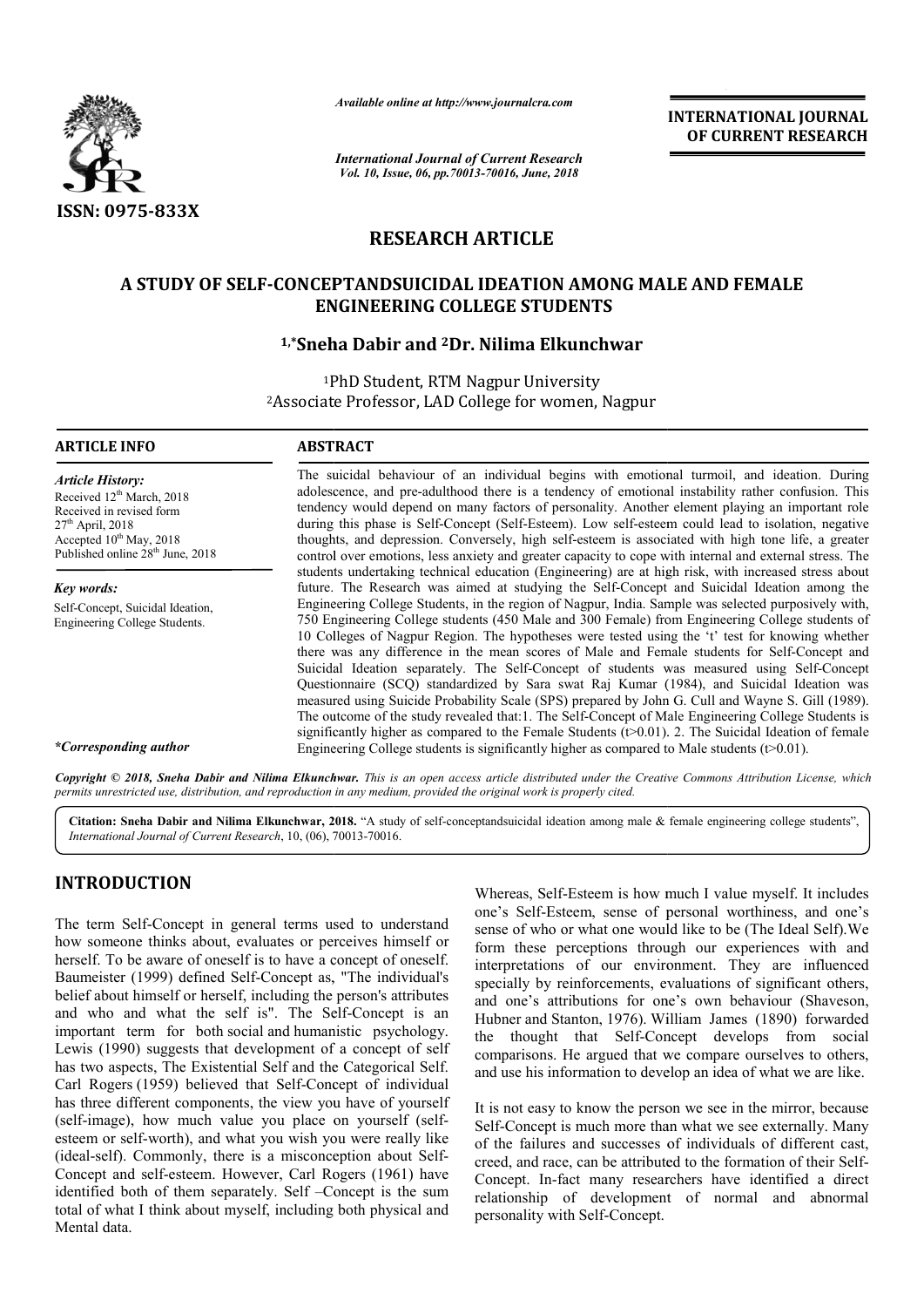Commonly, the word self-esteem is replaced for Self-Concept. Hence, a personal with high self-esteem is socially bold, aggressive and confident. Whereas the persons with low selfesteem may have negative traits, anti-social behaviour. Researchers have proposed that self-esteem may be associated with positive and negative traits. Depression is one of the major negative outcomes of low self –esteem (Sowislo. J and Ulrich Orth 2013). According to AICTE's (All India Council for Technical Education) report, India produced 4.6 Lakh engineers in 2004-05. In 2005-06 the number increased to 5.2 Lakh. In the last five years, the number of engineers has increased threefold. Maximum engineering colleges are in Maharashtra. In 2009, the total intake for Engineering was 17, 00,325 and in 2012-13 it was 34,49,355.

In four years' time the number of engineering colleges have grown to 12,000 and 10,400 diploma engineering colleges, with a total capacity of 50 Lakh seats. This is indicative of the tremendous competition the young Engineering students are and will be facing in future. Unlimited pressure on the young shoulders from parents, society, and self develops in this age of dependency and adjustment to life style. Not necessarily, everyone is able to sustain this pressure. Development of personality either strong or weak happens in this age and stage. We ca attribute many reasons for the same. Some of them are responsibility, family setup, self- concept, parenting styles, emotional intelligence. Hurlock E.B. (2006) mentions about personality changes happening in this age. Stating that suicide or attempts of suicide are becoming increasingly common among today's youths. Studies of adolescent suicide have disclosed that the median age is 16 years. Many boys and girls who commit or attempt to commit suicide have been socially isolated, from the group with lack of communication.

**Empirical review of related studies:** Review of literature in India and Abroad reveals certain factors mainly responsible for suicidal tendency. Many studies were found relating to Suicidal Ideation, with different aspects of life, may it be factors related to nature and nurture both. To understand what researches say, following studies were noted:

Sumit Kumar Singh (2012) mentions, "a high expectation to secure seats in prestigious institutes is a main reason for suicides". Despite the existence of umpteen numbers of help lines and widespread counselling, students in the Capital continue to take the extreme step due to exam related stress. Going by the statistics, at least 40 students kill themselves every year due to stress over examinations. According to the National Crime Records Bureau, 23 boys and 19 girls committed suicide in 2010 in Delhi after being unable to cope with exam pressure.

While 25 boys and 23 girls committed suicide in 2009, 36 boys and 25 girls ended their lives in 2008. The numbers remained almost same in 2007 as 24 boys and 19 girls committed suicide. Psychologists say a high expectation to secure a seat in a prestigious institute is the main reason for driving a student to the edge. They also blame the increasing communication gap between children and parents, which adds more pressure to the former. "We don't have a single answer to the question of students' suicide. The reasons are pressure, competition, societal expectations and anxiety, possibly a lot of emotional disturbance, which is high among the young," says Dr Bhatia Rani, head of psychiatry department at St Stephen's Hospital.

Bhatia says one must try to understand suicide in "different dimensions". (2013). It is mention by Astin and Astin (1992) that, engineering disciplines lose approximately 53% of undergraduate students before completion of an engineering degree. Of these students, 40% switch into a non-engineering discipline and approximately 25% Leave College before their sophomore year itself. Those factors include relations with parents, conflict with parents, family happiness, parents' performance, control of parents, and concern for parents. For example, Fong (1993) examined the causes of Suicidal Ideation or suicide attempts among students. Three hundred and sixteen students in Hong Kong were participants. Of these, 3.8% had attempted suicide before and 41.8% had reported suicide ideation. The study found that lack of parental care and understanding, a non-harmonious family, and conflicts with parents were all related to Suicidal Ideation in Hong Kong adolescents.

In the study to understand Suicidal Behavior among Young People in Mumbai, it is observed that, number of suicides in India during the decade (1999–2009) has recorded an increase of 15.0% (from 1,10,587 in 1999 to 1,27,151 in 2009). The overall male: female ratio of suicide victims for the year 2009 was 64:36, the same as in the year 2008. The proportion of Boys: Girls suicide victims (up to 14 years of age) was 51**:**49 i.e. almost equal number of young girls have committed suicide as their male counterparts. It is observed that social and economic causes have led most of the males to commit suicide whereas emotional and personal causes have mainly driven females to end their lives. Youths (15-29 years) and lower middle-aged people (30-44 years) were the prime groups taking recourse to the path of suicides. Around 34.5% suicide victims were youths in the age group of 15-29 years and 34.2% were middle aged persons in the age group 30-44 years. 77.0% of Students who had committed suicides during 2009 were in the age-group 15-29 years. The report also indicates that the rates of suicides in mega cities in India have been steadily increasing. The suicide rate in cities (12.5) was higher as compared to All-India suicide rate (10.9). Overholser (1995) conducted a study to examine the relationship between selfesteem deficits and suicidal tendencies in 254 adolescent psychiatric inpatients and 288 high school students. He quoted that; Self-esteem can play an important role in suicidal tendencies among adolescents, the male students were found to be more with suicidal tendencies. Another study conducted by de Man (2002) on 131 undergraduate university students (aged 18-24 yrs) which revels of the relationship between Suicidal Ideation and in-stability of self-esteem, while controlling for the possible effect of depression. Results show that Suicidal Ideation was significantly related to level of self-esteem.

According to survey conducted by National Centre for Injury, Prevention and Control, in 2009, suicide was the third leading cause of death for young people ages 15 to 24 in India. Research and epidemiological studies indicate that suicidal behaviors appear particularly problematic among college students and young adults. Suicide ideation may serve as an indicator of suicidal behavior. Wetzel (1975). Moreover, the intensity, pervasiveness, and current suicide intention predict suicidal risk, and such suicide ideation reflects the degree to which the individual is susceptible to suicidal behavior, Beck A., Kovacs, and Weissman, (1979). They had mentioned many factors involved in suicide behavior and ideation in early adolescents include depression, lack of Emotional stability, poor self esteem, Low self concept, hopelessness, suicide of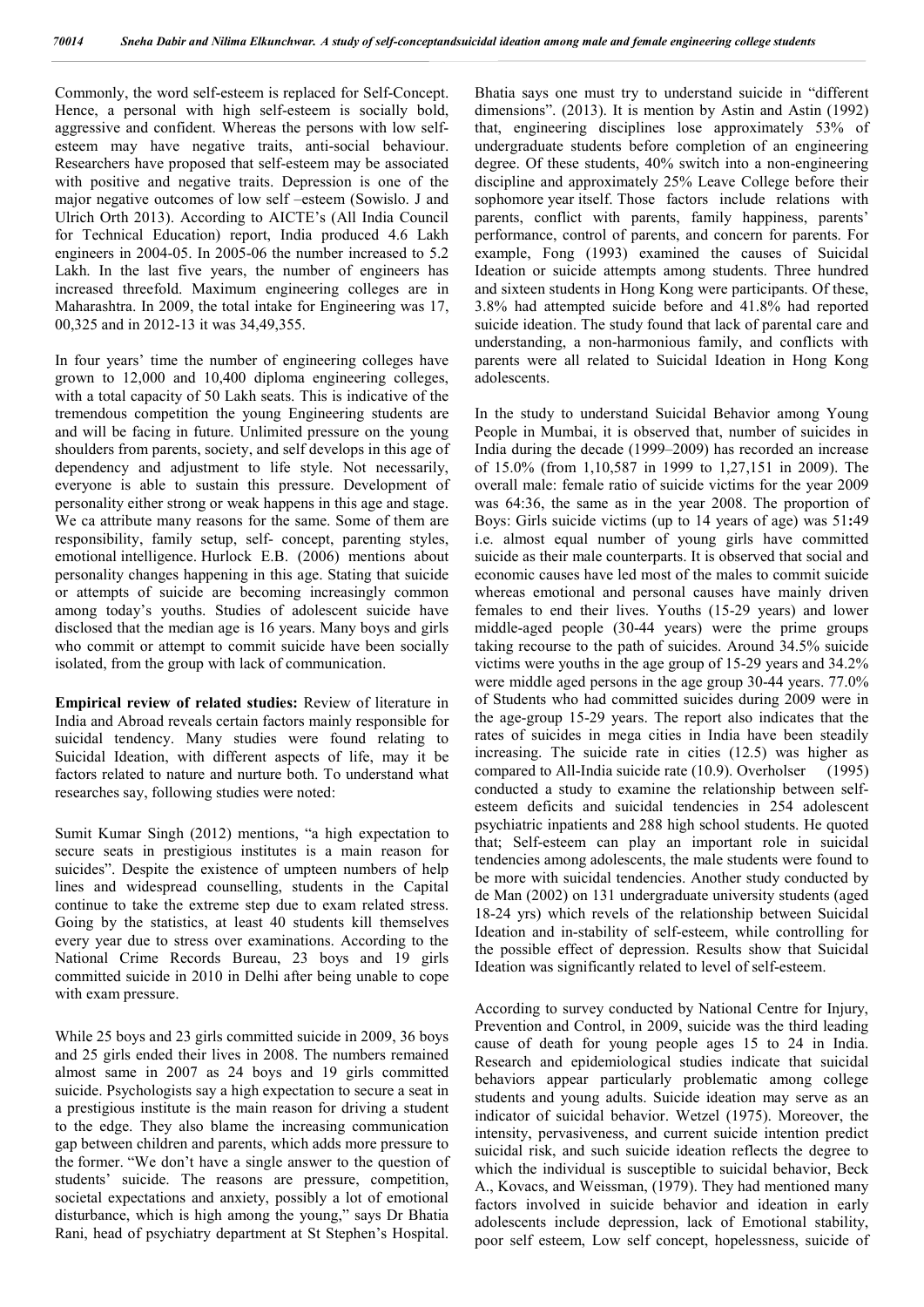family members or peers, poor school performance, and family problems. Self-Concept is not innate, but is developed or constructed by the individual through interaction with the environment and reflecting on that interaction. This dynamic aspect of Self-Concept is important because it indicates that it can be modified or changed. Franken (1994).The way an individual views himself, accounts for his success/failure. Self-Concept is not a substance but a process in which a conversation between the "I" and "ME" takes place. The "ME" is the more or less integrated set of attitudes and ideas of other people which we have built together as our conscious experience and from which we also choose roles to represent our own ideas of ourselves, Uma Devi (1998). All of this review of literature suggests a study to be conducted for understanding who has a higher tendency for suicidal Ideation, that the reasons could be independently studied further.

#### **Statement of hypothesis**

**H0:** There is no difference in the Self-Concept of Male and Female Students.

**H1:** There is a significant difference in the levels of Suicidal Ideation of Male and Female Students.

# **MATERIALS AND METHODS**

**Sample:** For the study, a total sample of 450 Male and 300 Female Students was selected purposively from 10 Engineering Colleges of Nagpur Region.

**Research Design:** As the study intended to study the difference between means of the Self-Concept and Suicidal Ideation of Male and Female Engineering Students. 't' test was applied and the hypothesis were tested.

**Tools Used:** The following tools were used to collect the data:-

**Suicide Probability Scale (SPS):** Constructed and standardized by John G. Cull and Wayne S. Gill (1989) the Suicide Probability Scale (SPS) gives a rapid, accurate and empirically validated measure of suicide risk in individuals over 13 years of age. The scale is composed of 36 items that describe particular feelings and behaviors. This scale gives an overall indication of suicide risk. The scale is available in English and Hindi. The internal reliability for the SPS is high .93 Internal reliability for the subscales is ranging from .62 to .89. The Hindi versions of SPS correlates significantly on various subscales. The different correlations for different scales are ; suicide ideation = .76, negative self evaluation = .68, Hostility = .65 and Hopelessness = .65, the test retest reliability after a month was found to be .72

**Self-Concept Scale:** This inventory was constructed and standardized by Sara swat Raj Kumar (1984). It consists of 48 items with six dimensions. Test is available in Hindi and English. This test measures 6 major areas of an individual i.e. Physical, Social, Temperamental, Moral, Educational and Intellectual Self Concept. Reliability of the inventory was found to be 0.91 (test- retest) for the total Self-Concept measure. The reliability coefficient of various dimensions varies from 0.67 to 0.88; the test has a high content validity of 0.89.

# **RESULTS AND DISCUSSION**

The present study was conducted to study the self-concept among male and female engineering college students of Nagpur. Moreover, Suicidal Ideation was also studied among the same subjects. For testing the null hypothesis, the test of significance (t-test) was used to calculate the differences (if any) between Means of the two groups i.e., between the selfconcept of Male and Female Engineering College Students, and the Suicidal Ideation of Male and Female Students.

**Table 1. 't' Value of SELF-CONCEPT for Male and Female Students**

| self concept of male and female engineering college students |        |       |     |           |  |  |
|--------------------------------------------------------------|--------|-------|-----|-----------|--|--|
| Gender                                                       | Mean   | sd    | df  | T-value   |  |  |
| Male                                                         | 170.56 | 15.78 | 643 | $5.708**$ |  |  |
| Female                                                       | 163.87 | 15.68 |     |           |  |  |
| $**t>0.01$                                                   |        |       |     |           |  |  |

**Table 2. 't' Value of SUCIDAL IDEATION for Male and Female Students**

|             |       |       | Suicidal ideation of male and female engineering college students |           |
|-------------|-------|-------|-------------------------------------------------------------------|-----------|
| Gender      | Mean  | SD    | df                                                                | t-value   |
| Male        | 60.34 | 10.91 | 494                                                               | $3.002**$ |
| Female      | 63.44 | 15.46 |                                                                   |           |
| ** $t>0.01$ |       |       |                                                                   |           |

The calculations were done with the help of Microsoft Excel and Data tool-pack was used for statistical analysis. The following results were obtained. Table No.1 Shows the 't' value for comparing the Mean values of the two groups of Male and Female Students. At  $df = 643$ , the calculated value of 't' is 5.708, and the p-value is insignificant, so the null hypothesis $H_0$  i.e. there is no significant difference between the Self-Concept of Male and Female Engineering College Students is rejected  $(1)$  = 0.01). Comparing the means, we can surely say that the Self-Concept may seem numerically similar but statistically is significantly higher in the Male subjects as compared to the Females. Table No.2 Shows the 't' value for comparing the Mean of the two groups. The calculated 't' value at  $df = 494$ ; is 3.002, which is greater than the critical value, hence we may conclude that there is a significant difference between the Suicidal Ideation of Male and Female Engineering College Students. Hence hypothesis  $H_1$ is accepted  $(t>0.01)$ . Although the mean values of both the groups i.e. Males (63.44) and Females (60.34) seem numerically similar, but statistically there is a significant difference at 0.01 level. Hence we may conclude that the difference have not come by chance and the Suicidal Ideation in Female Students is significantly higher than the males. The above results are in congruence with ample studies conducted worldwide. In-fact Rosen. A (2003) mention that the Self-Concept of Indian Males is significantly more as compared to the Females. Engineering being primarily a Male dominated area, the Self-Concept if greater than the Female Students is no surprise, but the suicidal ideation in Females was found significantly higher than the Male Students. Researchers in India and Abroad suggest that the Females have a higher level of Emotional Intelligence as compared to the Males. Which is an indicator that they are able to regulate their emotions better than the Males. In the present study the Suicidal Ideation of the Females was found to be Greater than the same Male Subjects, who's Self Concept was higher. This shows the fact that there is a strong relationship between the Self-Concept and the Suicidal Ideation, which needs to be explored further.